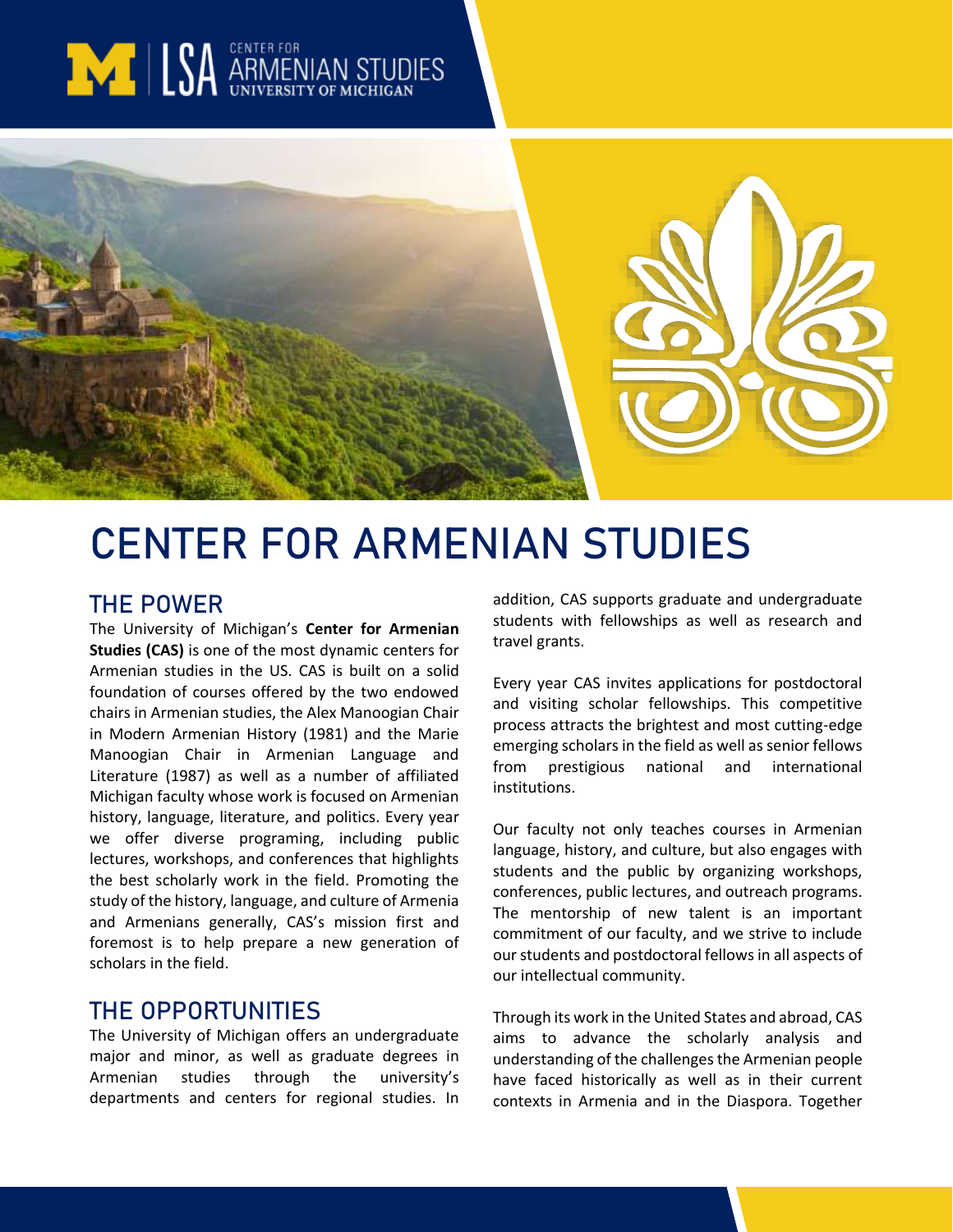with the faculty, graduate students, visiting scholars, and postdoctoral fellows the center pushes scholarship in Armenian Studies in new directions.

# **THE IMPACT**

Gifts to CAS ensure the center's growth, continuing excellence, and the expansion of its mission. Endowed funding in any amount, as well as expendable support for our annual lecture series, workshops, and other special events and programs, student, fellow, and faculty-led initiatives, student research and travel, postdoctoral/visiting fellows, as well as operating and staffing costs, will help us continue our work and assure that the center remains one of the leading centers in Armenian studies in the US. Funding will allow us to further the visibility of the center and, in turn, will attract and enable us to recruit the best academic talent. Increased visibility and excellent scholarship on display will enhance the center's public engagement profile and continue to advance the interdisciplinary knowledge about Armenian history, culture, arts, and politics more generally.

**Gifts to the Armenian Endowment** or **expendable gifts to the CAS Strategic fund** support collaborations, initiatives, other projects, and public programming. Funds are needed to create opportunities for our students and community to interact with prominent scholars, artists, and experts through lecture series, conferences, workshops, exhibits, concerts, and film screenings. In addition, gifts to the *Armenian Endowment* or *Strategic fund* support the center's operating and staffing costs. Unrestricted gifts to the *Armenian Endowment* and *Strategic fund* permit the center director to respond to new needs and opportunities as they arise**.**

# **NAMED ENDOWED CENTER**

#### **\$7M endowed / \$350,000 annually**

An endowment to name the Center for Armenian Studies will cover the center's annual needs as well as enable it to significantly expand in terms of staffing as well as national and international work that will bring attention to Armenian studies. Gifts could be used for sponsoring public engagement initiatives, conferences, or exhibits on campus, hosting cultural

festivals, supporting graduate fellows, and inviting visiting professors and artists to Michigan. A named center will assure that U-M remains an attractive destination for the study of Armenian history, language, culture, art, and politics and will give the director of the center the flexibility to turn big ideas into reality.

# **ENDOWED (NAMED) PUBLIC ENGAGEMENT & DIGITAL HUMANITIES GRANT**

#### **\$250,000 endowed / \$10,000 annually**

CAS is a critical intellectual center of scholarship and teaching at the University of Michigan and a leading entity among Armenian Studies programs in the United States. As one of the key training grounds for talented young scholars in Armenian studies, the center's contribution to the field is unique and wellknown. Gifts to *endow* the **Public Engagement & Digital Humanities Grant** will allow the center to increase the opportunities of collaboration between students, visiting and postdoctoral fellows, and faculty and bring together their scholarship to engage audiences outside of the academy. The grant would support scholars in digital humanities projects that have a broad public appeal, the outcome of which will be deposited, hosted, and publicized by CAS. An example of such an initiative can be mapping the migration of Armenians over time and space as well as online teaching tools about Armenian history, art, and culture in collaboration with partners from around the world.

# **ENDOWED CENTER SPECIALIST FOR ARMENIAN STUDIES**

#### **\$1.5M endowed / \$75,000 annually**

CAS has benefited from the work of a center specialist for many years and work could not be done without the support of a permanent staff position. Gifts to endow the **Center Specialist** will support the invaluable work of a staff member, whose role is to run and manage the operations of the center, strategically plan and execute various projects, academic and administrative activities, and support the work of the director, faculty, students, and